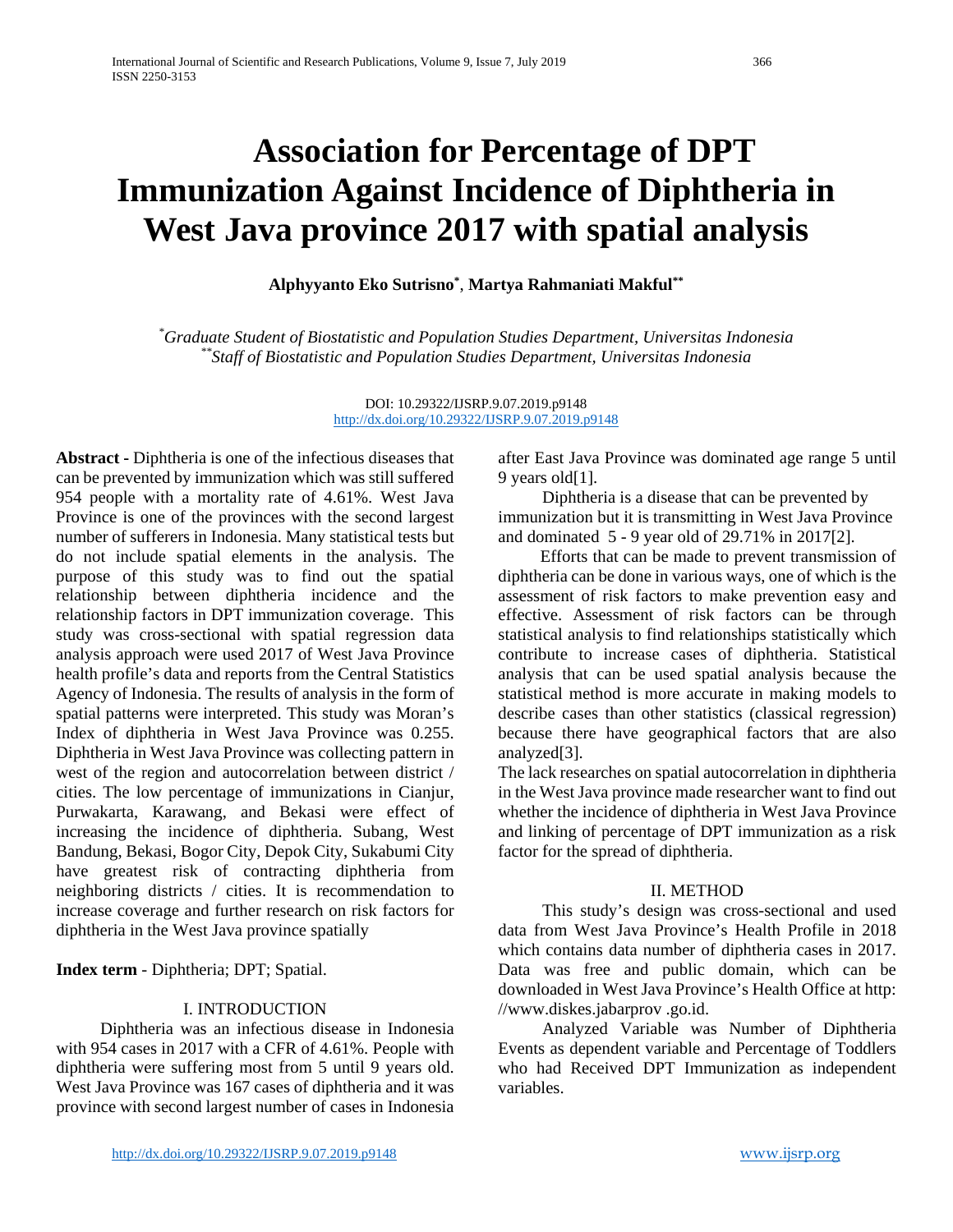International Journal of Scientific and Research Publications, Volume 9, Issue 7, July 2019 367 ISSN 2250-3153

Data analysis used Opengeoda software version 1.12 which can be downloaded for free. analysis used Moran's Index method with results in the form for distribution patterns of diphtheria in each district / city in West Java Province. Neighboring models used Queen Method with a sample was 27 districts / cities with study units was districts / city level. The purpose of this study was to identifying spatial relationship of diphtheria events in each districts / city in West Java Province in 2017.

### III. RESULT

Value of Moran's Index for Number of Incidence Diphtheria on West Java Province in 2017 was 0.255. Initial moran value was -0.039 so Moran value for diphtheria was greater than initial Moran value so that conclusion of diphtheria in West Java Province in 2017 was autocorrelation and it was a group pattern according to the number of diphtheria events in which district / city. Pattern of diphtheria groups can be seen in figure 1





Districts that have high number of diphtheria were in Districts: Bogor, Sukabumi, Cianjur, Garut and Karawang. They were patterns that was close together so they have an attachment based on geographical location. This was according with the Moran's Index value. Results of the moran analysis were shown in table 1

Table 1 Results of Diphtheria Moran's Test on West Java Province in 2017

| Moran's Quadrant       | District / City Name                |
|------------------------|-------------------------------------|
| Quadrant 1 (High       | Bogor, Garut, Purwakarta, Sukabumi, |
| $-$ High)              | Karawang, Cianjur, Kota Bekasi      |
| Quadrant 2 (Low        | Subang, Bandung Barat, Bekasi, Kota |
| $-$ High)              | Bogor, Kota Depok, Kota Sukabumi    |
| <b>Ouadrant 3 (Low</b> | Bandung, Tasikmalaya, Ciamis,       |
| $-Low$                 | Kuningan, Cirebon, Majalengka,      |
|                        | Sumedang, Indramayu, Subang,        |
|                        | Pangandaran, Kota Bandung, Kota     |

|                  | Cirebon, Kota Cimahi, Kota |
|------------------|----------------------------|
|                  | Tasikmalaya, Kota Banjar.  |
| Quadrant 4 (High | $\qquad \qquad -$          |
| $-Low$ )         |                            |

Table 1 was shown there are 7 districts / cities were in quadrant 1 (high - high), which means that districts / cities were high number of diphtheria and they located around districts / cities that have high incidence of diphtheria. Quadrant 2 was 6 districts / cities so that districts have low diphtheria cases and they located in surrounding districts / cities that have high diphtheria incidences. 15 districts were in quadrant 3 (low-low), which means the districts have low cases of diphtheria and they located around districts / cities that have low cases of diphtheria.

Percentage of Children Under Five who have Received DPT Immunization's variable, were LISA bivariate test performed with dependent variable number of diphtheria events obtained in table 2.

Table 2 Cluster of Bivariate LISA analysis

| Cluster             | Districts / Cities                    |
|---------------------|---------------------------------------|
|                     | High – High Bogor, Kota Depok         |
| $Low - Low$ Cirebon |                                       |
| $Low - High$        | Cianjur, Purwakarta, Karawang, Bekasi |
| High - Low          | Majalengka, Ciamis                    |

Bogor District and Depok City have high number of cases and they percentage of children under five years who were immunized DPT against high. Cirebon District was low diphtheria cases and percentage of under-immunized children low. Cianjur, Purwakarta, Karawang, and Bekasi have high number of diphtheria cases and have percentage of low immunized children. Majalengka and Ciamis have low diphtheria cases and have high percentage of immunized toddlers.

#### IV. DISCUSSION

Moran's Test results showed the incidence of diphtheria in West Java Province in 2017 has spatial significance. It is caused by diphtheria which can spread between surrounding areas and increase number of cases in quadrant region 2. There were 6 districts / cities in quadrant 2 so it is very risky contracting diphtheria originating from surrounding districts / cities, especially districts / cities that have higher incidence of diphtheria. In addition, results of the Moran Test can be used to find out areas that have high risk factors for contracted[4][5].